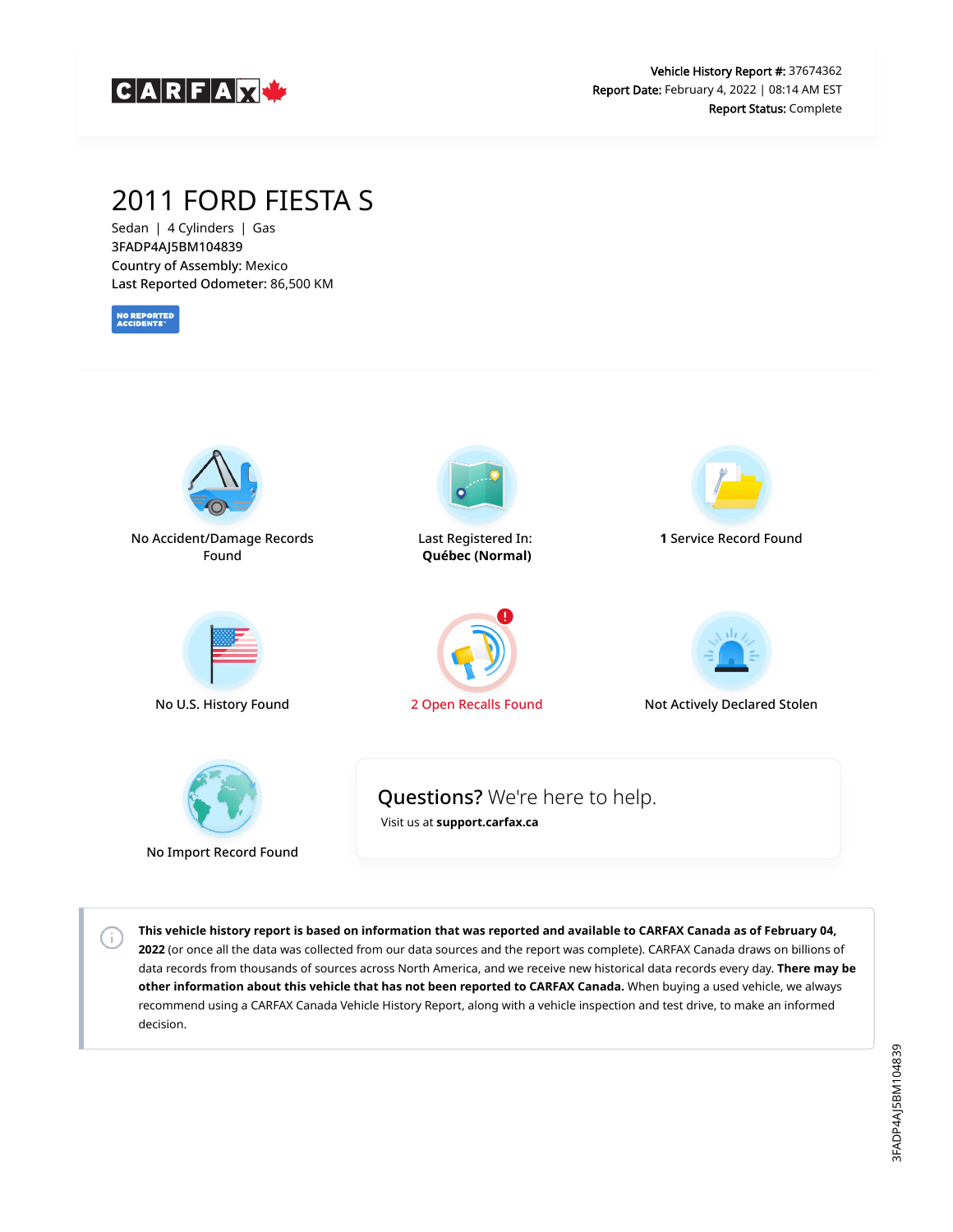# **Vehicle History Report**



### Accident/Damage

There are no accidents/damage reported on this vehicle.

### Registration

This vehicle has been registered in the province of **Québec** in **Canada** with **Normal** branding.

**We checked for:** Inspection Required, Normal, Non-repairable, Rebuilt, Salvage and Stolen.

## Service Records

| <b>DATE</b> | <b>ODOMETER</b> | <b>SOURCE</b>                                    | <b>DETAILS</b>                            |
|-------------|-----------------|--------------------------------------------------|-------------------------------------------|
| 2013 Jan 8  | 17,992 KM       | Service Facility<br>L'Ile-Perrot, Québec, Canada | Vehicle serviced<br>Exterior trim checked |

<span id="page-1-0"></span>

Recall #: 15S16 | DOOR LATCH REPLACEMENT Recall Date: 2015 Apr 30

#### **Recall Description**

A DOOR LATCH WITH A BROKEN PAWL SPRING TAB TYPICALLY RESULTS IN A "DOOR WILL NOT CLOSE" CONDITION. SHOULD THE CUSTOMER BE ABLE TO LATCH THE DOOR, THERE IS A POTENTIAL THAT THE DOOR MAY UNLATCH WHILE DRIVING. FORD IS AWARE OF TWO ALLEGATIONS OF INJURY (SORENESS) RESULTING FROM AN UNLATCHED DOOR BOUNCING BACK WHEN THE CUSTOMER ATTEMPTED TO CLOSE IT, AND ONE ACCIDENT ALLEGATION WHEN AN UNLATCHED DOOR SWUNG OPEN AND STRUCK THE ADJACENT VEHICLE WHILE THE DRIVER WAS PULLING INTO A PARKING SPACE.

#### **Remedy**

OWNERS WILL BE NOTIFIED BY MAIL AND INSTRUCTED TO TAKE THEIR VEHICLE TO A FORD OR LINCOLN DEALER TO HAVE ALL FOUR DOOR LATCHES REPLACED WITH A MORE ROBUST SERVICE PART. THERE WILL BE NO CHARGE FOR THIS SERVICE. FORD PROVIDED THE GENERAL REIMBURSEMENT PLAN FOR THE COST OF REMEDIES PAID FOR BY VEHICLE OWNERS PRIOR TO NOTIFICATION OF A SAFETY RECALL IN FEBRUARY 2017. THE ENDING DATE FOR REIMBURSEMENT ELIGIBILITY IS MAY 17, 2017. FORD WILL FORWARD A COPY OF THE NOTIFICATION LETTERS TO DEALERS TO THE AGENCY WHEN AVAILABLE.

This recall was open as of the date/time that this report was generated. For more information, or to find out if the recall has been closed, please contact FORD or visit **[Ford's website.](https://www.ford.com/support/recalls/)**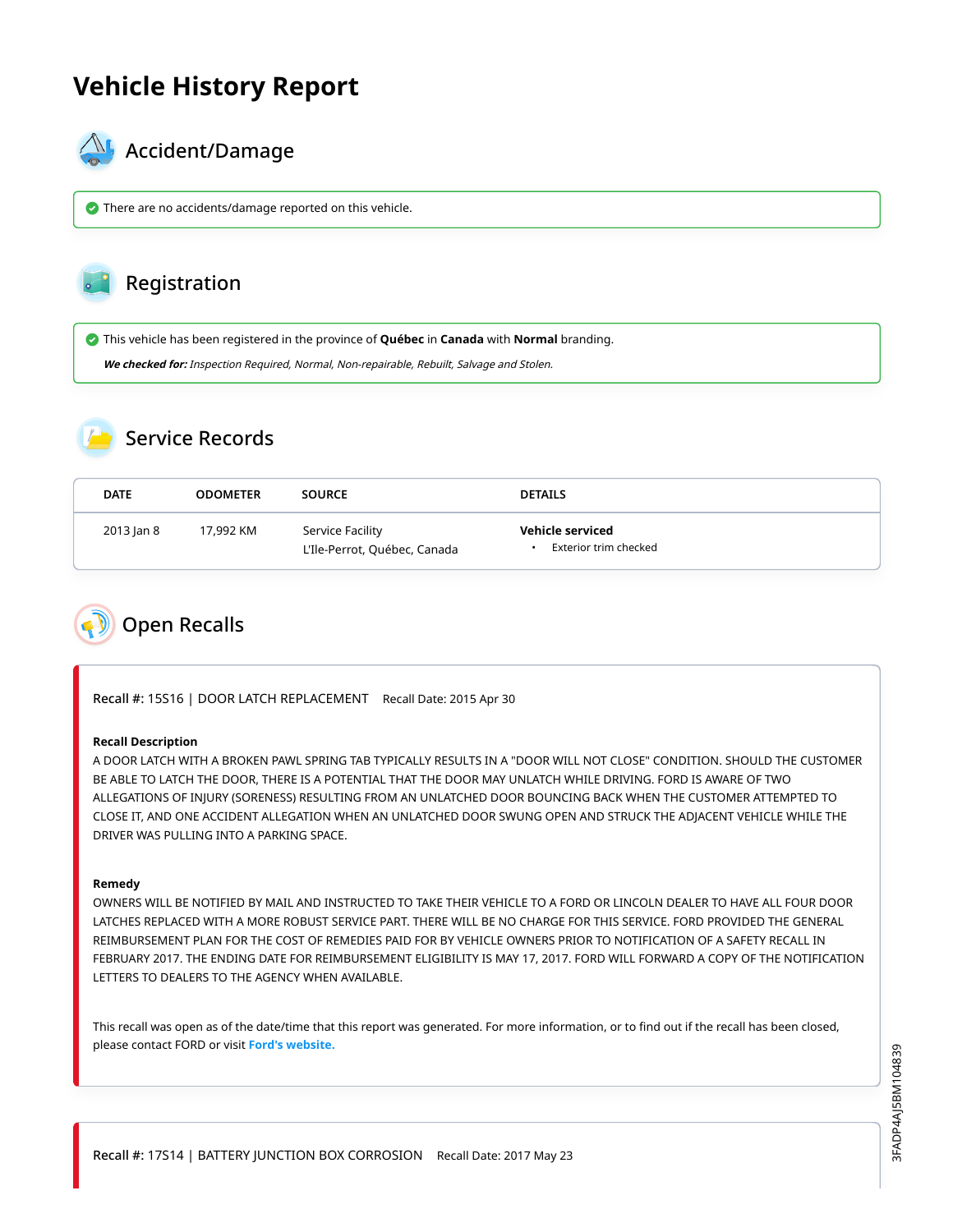This recall was open as of the date/time that this report was generated. For more information, or to find out if the recall has been closed, please contact FORD or visit **[Ford's website.](https://www.ford.com/support/recalls/)**

<span id="page-2-0"></span>

This vehicle is not actively declared stolen.

## Detailed History

| <b>DATE</b> | <b>ODOMETER</b> | <b>SOURCE</b>                                                    | <b>RECORD TYPE</b> | <b>DETAILS</b>                                         |
|-------------|-----------------|------------------------------------------------------------------|--------------------|--------------------------------------------------------|
| 2011 Jan 27 |                 | Motor Vehicle Dept.<br>Québec, Canada                            | Canadian Renewal   | Registration Issued or Renewed<br>First Owner Reported |
| 2011 Jun 8  | 3,786 KM        | <b>Independent Source</b><br>Brossard, Québec, Canada            | Odometer reading   |                                                        |
| 2011 Jun 14 |                 | Motor Vehicle Dept.<br>Québec, Canada                            | Canadian Renewal   | Registration Issued or Renewed                         |
| 2011 Jun 18 | 3,842 KM        | <b>Independent Source</b><br>Saint-Eustache, Québec,<br>Canada   | Odometer reading   |                                                        |
| 2011 Jun 23 |                 | Motor Vehicle Dept.<br>Québec, Canada                            | Canadian Renewal   | Registration Issued or Renewed<br>New Owner reported   |
| 2012 Feb 18 | 4,056 KM        | <b>Independent Source</b><br>Laval, Québec, Canada               | Odometer reading   |                                                        |
| 2012 Apr 25 |                 | Motor Vehicle Dept.<br>Québec, Canada                            | Canadian Renewal   | Registration Issued or Renewed<br>New Owner reported   |
| 2013 Jan 8  | 17,992 KM       | Service Facility<br>L'Ile-Perrot, Québec, Canada                 | Service Record     | Vehicle serviced                                       |
| 2014 Sep 10 |                 | Motor Vehicle Dept.<br>Québec, Canada                            | Canadian Renewal   | Registration Issued or Renewed                         |
| 2015 Apr 30 |                 | <b>FORD</b>                                                      | Recall             | Manufacturer Recall Issued<br>Recall # 15S16           |
| 2015 Sep 9  |                 | Motor Vehicle Dept.<br>Québec, Canada                            | Canadian Renewal   | Registration Issued or Renewed                         |
| 2016 Sep 7  |                 | Motor Vehicle Dept.<br>Québec, Canada                            | Canadian Renewal   | Registration Issued or Renewed                         |
| 2016 Dec 6  | 86,500 KM       | <b>Independent Source</b><br>Vaudreuil-Dorion, Québec,<br>Canada | Odometer reading   |                                                        |